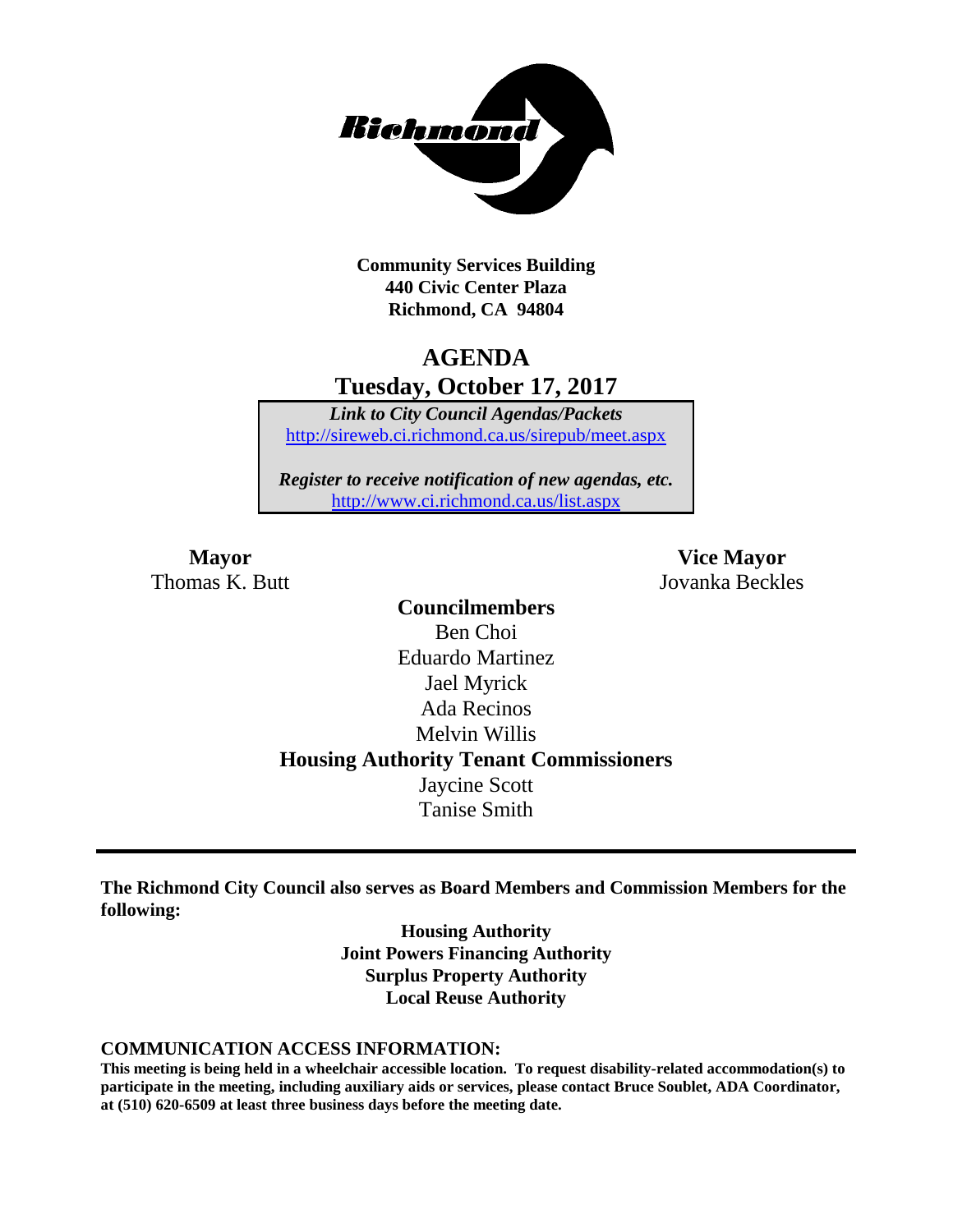# **MEETING PROCEDURES**

The City of Richmond encourages community participation at its City Council meetings and has established procedures that are intended to accommodate public input in a timely and time-sensitive way. As a courtesy to all members of the public who wish to participate in City Council meetings, please observe the following procedures:

**PUBLIC COMMENT ON AGENDA ITEMS:** Anyone who desires to address the City Council on items appearing on the agenda must complete and file a pink speaker's card with the City Clerk **prior** to the City Council's consideration of the item. Once the City Clerk has announced the item, no person shall be permitted to speak on the item other than those persons who have submitted their names to the City Clerk. Your name will be called when the item is announced for discussion. **Each speaker will be allowed up to TWO (2) MINUTES to address the City Council on NON-PUBLIC HEARING items listed on the agenda. Speakers are allowed up to THREE (3) minutes on PUBLIC HEARING items.**

**OPEN FORUM FOR PUBLIC COMMENT:** Individuals who would like to address the City Council on matters not listed on the agenda or on items remaining on the consent calendar may do so under Open Forum. All speakers must complete and file a pink speaker's card with the City Clerk **prior** to the commencement of Open Forum. The amount of time allotted to individual speakers shall be determined based on the number of persons requesting to speak during this item. **The time allocation for each speaker will be as follows:** 15 or fewer speakers, a maximum of 2 minutes; 16 to 24 speakers, a maximum of 1 and one-half minutes; and 25 or more speakers, a maximum of 1 minute.

## **SPEAKERS ARE REQUESTED TO OCCUPY THE RESERVED SEATS IN THE FRONT ROW BEHIND THE SPEAKER'S PODIUM AS THEIR NAME IS ANNOUNCED BY THE CITY CLERK.**

**CONSENT CALENDAR:** Consent Calendar items are considered routine and will be enacted, approved or adopted by one motion unless a request for removal for discussion or explanation is received from the audience or the City Council. A member of the audience requesting to remove an item from the Consent Calendar must first complete a speaker's card and discuss the item with a City staff person who has knowledge of the subject material, prior to filing the card with the City Clerk and **prior** to the City Council's consideration of Agenda Review. An item removed from the Consent Calendar may be placed anywhere on the agenda following the City Council's agenda review.

**CONDUCT AT MEETINGS:** Richmond City Council meetings are limited public forums during which the City strives to provide an open, safe atmosphere and promote robust public debate. Members of the public, however, must comply with state law, as well as the City's laws and procedures and may not actually disrupt the orderly conduct of these meetings. The public, for example, may not shout or use amplifying devices, must submit comment cards and speak during their allotted time, may not create a physical disturbance, may not speak on matters unrelated to issues within the jurisdiction of the City Council or the agenda item at hand, and may not cause immediate threats to public safety.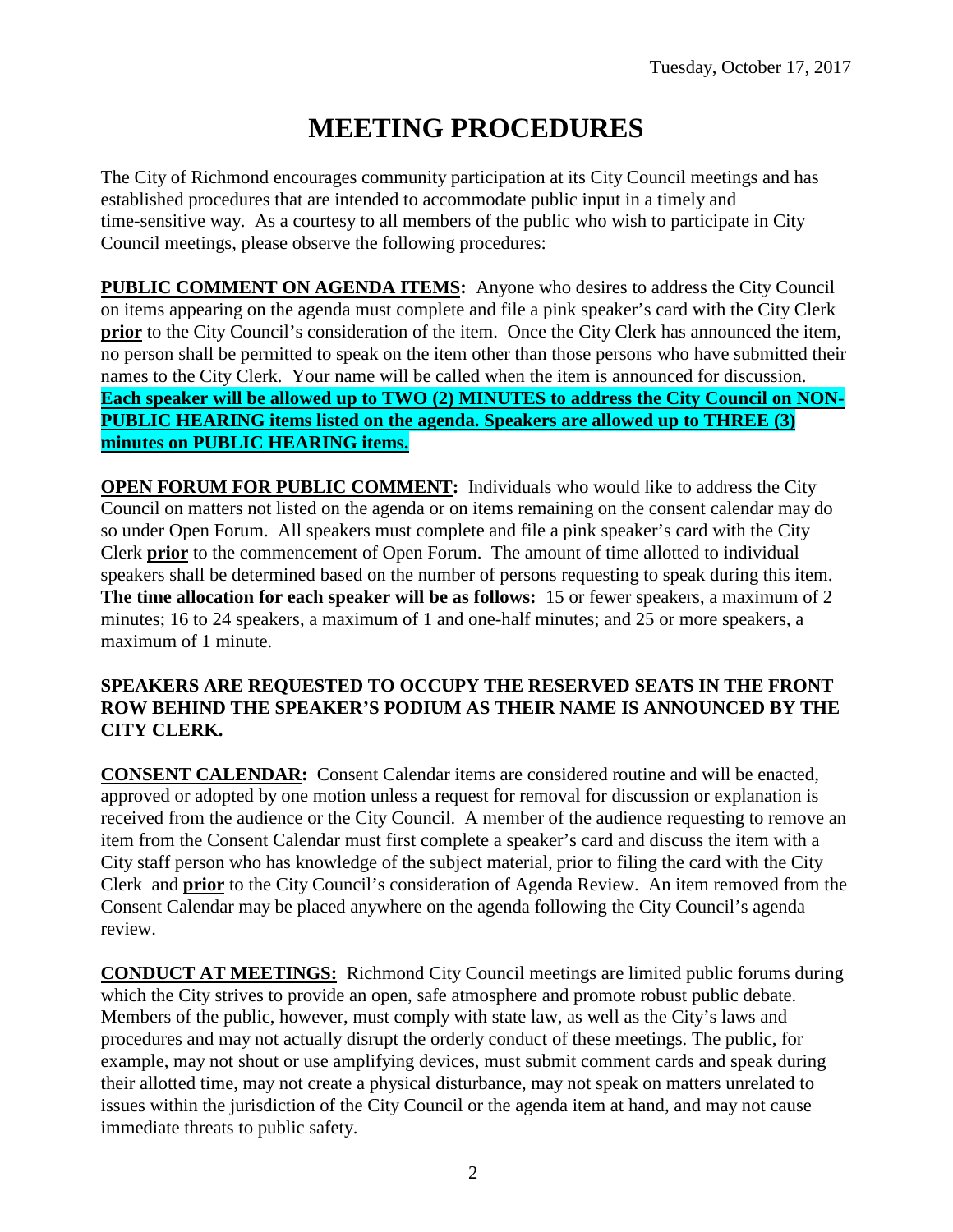**CITY HARASSMENT POLICY:** The City invites public comment and critique about its operations, including comment about the performance of its public officials and employees, at the public meetings of the City Council and boards and commissions. However, discriminatory or harassing comments about or in the presence of City employees, even comments by third parties, may create a hostile work environment, if severe or pervasive. The City prohibits harassment against an applicant, employee, or contractor on the basis of race, religious creed, color, national origin, ancestry, physical disability, medical condition, mental disability, marital status, sex (including pregnancy, childbirth, and related medical conditions), sexual orientation, gender identity, age or veteran status, or any other characteristic protected by federal, state or local law. In order to acknowledge the public's right to comment on City operations at public meetings, which could include comments that violate the City's harassment policy if such comments do not cause an actual disruption under the Council Rules and Procedures, while taking reasonable steps to protect City employees from discrimination and harassment, City Boards and Commissions shall adhere to the following procedures. If any person makes a harassing remark at a public meeting that violates the above City policy prohibiting harassment, the presiding officer of the meeting may, at the conclusion of the speaker's remarks and allotted time: (a) remind the public that the City's Policy Regarding Harassment of its Employees is contained in the written posted agenda; and (b) state that comments in violation of City policy are not condoned by the City and will play no role in City decisions. If any person makes a harassing remark at a public meeting that violates the above City policy, any City employee in the room who is offended by remarks violating the City's policy is excused from attendance at the meeting. No City employee is compelled to remain in attendance where it appears likely that speakers will make further harassing comments. If an employee leaves a City meeting for this reason, the presiding officer may send a designee to notify any offended employee who has left the meeting when those comments are likely concluded so that the employee may return to the meeting. The presiding officer may remind an employee or any council or board or commission member that he or she may leave the meeting if a remark violating the City's harassment policy is made. These procedures supplement the Council Rules and Procedures relating to disruption of orderly conduct at Council meetings.

Any law enforcement officer on duty or whose service is commanded by the presiding officer shall be Sergeant-at-Arms of the Council meetings. He/she, or they, shall carry out all orders and instructions given by the presiding officer for the purpose of maintaining order and decorum at the Council meetings (City Council Rules of Procedure and Order Section III F, RMC Section 2.12.030).

**\*\*\*\*\*\*\*\*\*\*\*\*\*\*\*\*\*\*\*\*\*\*\*\*\*\*\*\*\*\*\*\*\*\*\*\*\*\*\*\*\*\*\*\*\*\*\*\*\*\*\*\*\*\*\*\*\*\***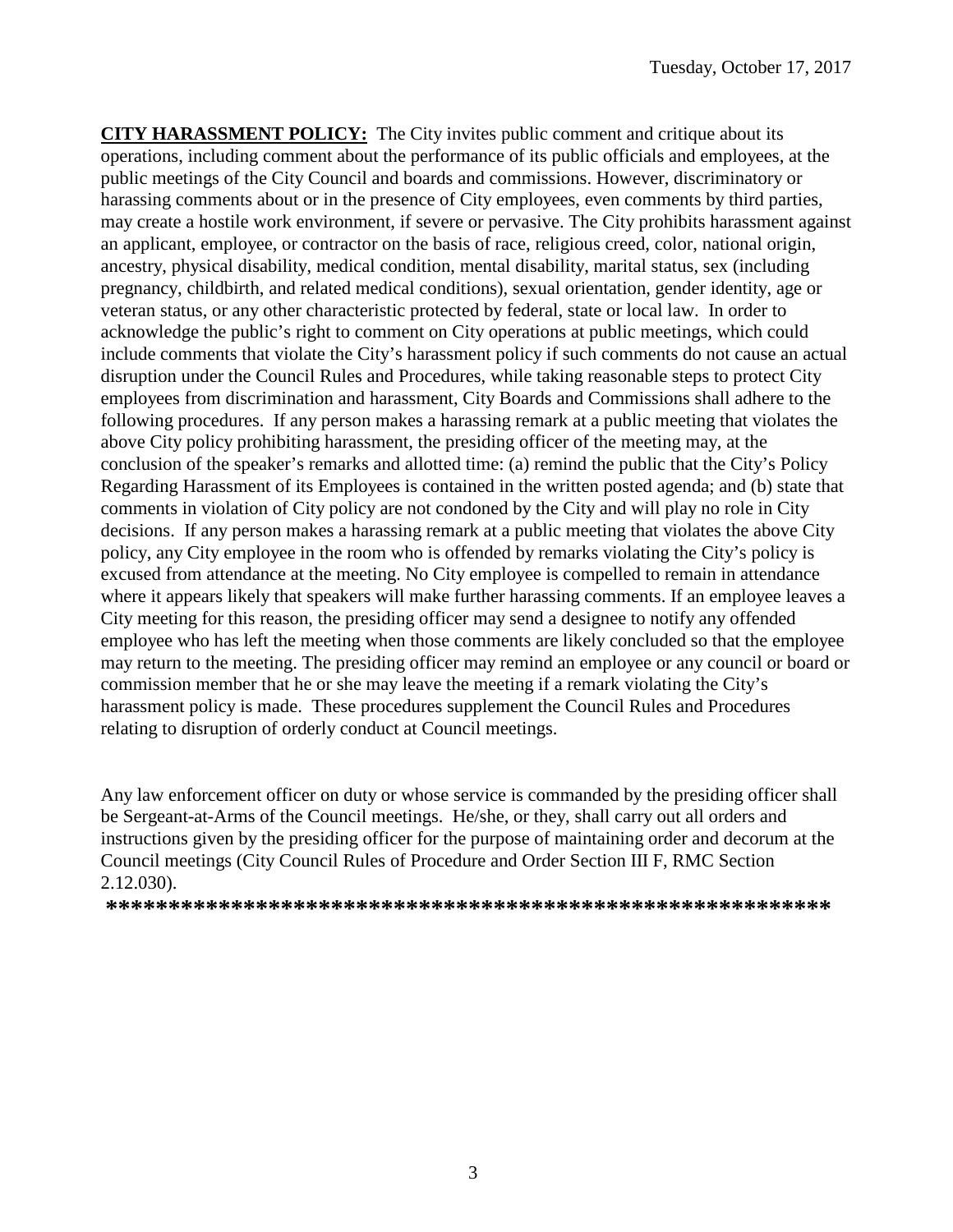## **OPEN SESSION TO HEAR PUBLIC COMMENT BEFORE CLOSED SESSION**

5:30 p.m.

## **A. ROLL CALL**

**B. PUBLIC COMMENT BEFORE CLOSED SESSION**

## **C. ADJOURN TO CLOSED SESSION**

## **CLOSED SESSION**

Shimada Room of the Community Services Building

## **A. CITY COUNCIL**

**A-1.** CONFERENCE WITH LEGAL COUNSEL - ANTICIPATED LITIGATION (Significant exposure to litigation pursuant to Subdivision (b) of Government Code Section 54956.9):

One case

**A-2.** CONFERENCE WITH REAL PROPERTY NEGOTIATOR (Government Code Section 54956.8):

> Property: Richmond Main Post Office Negotiators: Bill Lindsay Negotiating party: US Postal Service Under negotiation: Price and terms of payment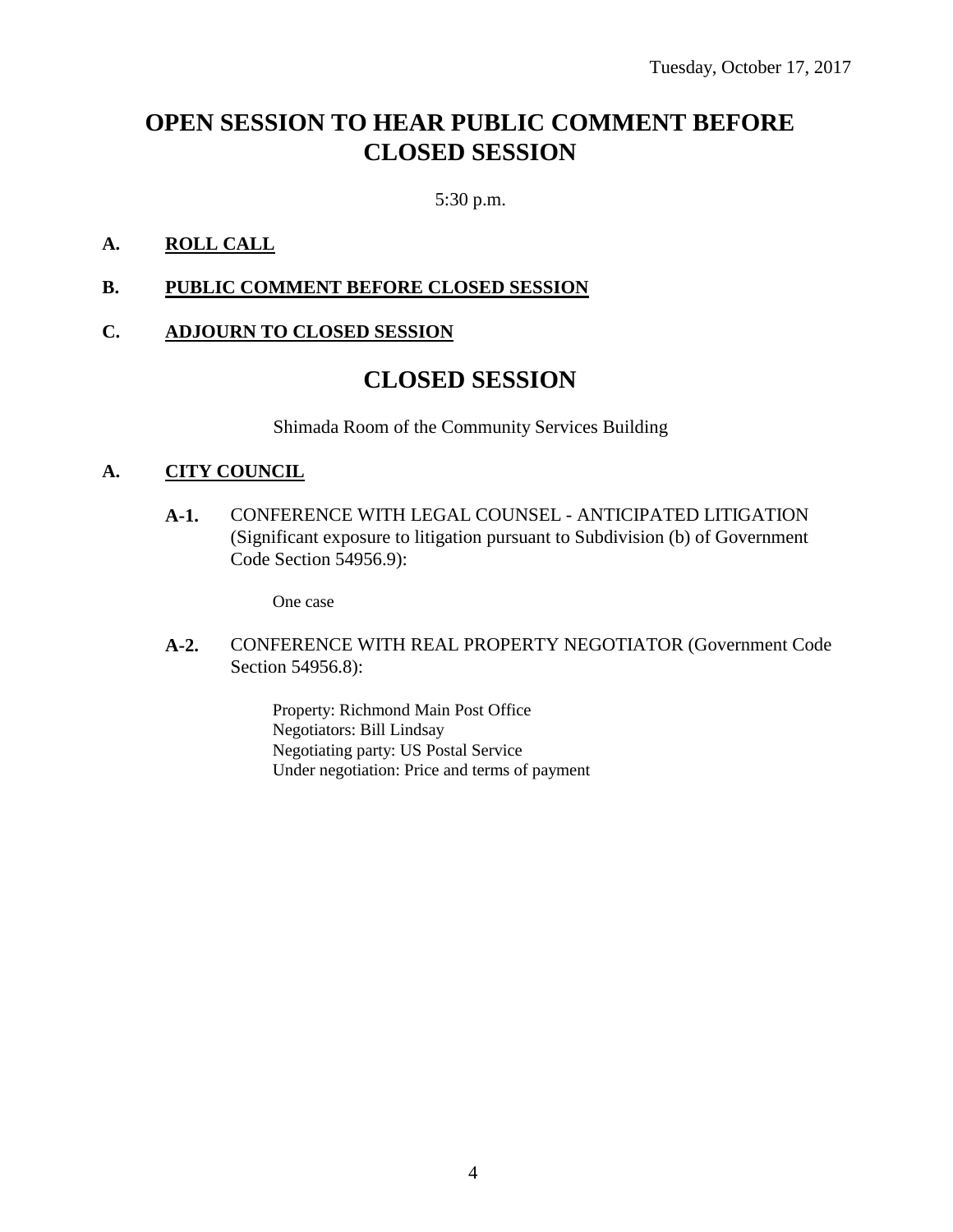## **SPECIAL MEETING OF THE RICHMOND HOUSING AUTHORITY**

6:25 p.m.

- **A. PLEDGE TO THE FLAG**
- **B. ROLL CALL**
- **C. STATEMENT OF CONFLICT OF INTEREST**
- **D. AGENDA REVIEW**

#### **E. HOUSING AUTHORITY CONSENT CALENDAR**

- **E-1.** ADOPT a resolution approving the Third Amended and Restated Bylaws of the RHA Housing Corporation (3rd A/R Bylaws), which clarify how Directors are removed, and which establish the City Manager, City Finance Director and City Planning and Building Services Department Director as Directors and Officers of the RHA Housing Corporation - Richmond Housing Authority (Bill Lindsay 620-6512). **This item was continued from the October 3, 2017, meeting.**
- **E-2.** ADOPT a resolution increasing the payment standard to 100% of the Fair Market Rent (FMR) for the Section 8 Tenant-Base, and Project-Based Voucher Programs - Richmond Housing Authority (Bill Lindsay 620-6512).
- **E-3.** ADOPT a resolution awarding Project Based Vouchers to the following developments: 162 to Twenty-One and Twenty-Three Nevin; 79 to Miraflores; and 50 to Monterey Pines - Richmond Housing Authority (Bill Lindsay 620- 6512).
- **E-4.** ADOPT a resolution awarding one-year contracts to Bay Hawk Plumbing in the amount of \$150,000; B&B Professional Locksmith Services in the amount of \$50,000; Kelly Pest Control in the amount of \$ 20,000; BDO Financial Management Services in the amount of \$125,000; Direct Line Answering Service in the amount of \$ 20,000; HR Management in the amount of \$50,000; Accountemps in the amount of \$75,000; and increasing the contract authority by \$50,000 for A Step Above - Richmond Housing Authority (Bill Lindsay 620- 6512).
- **E-5.** RECEIVE information on the status of the Richmond Housing Authority operations and provide direction to staff as appropriate - Richmond Housing Authority (Bill Lindsay 620-6512).
- **E-6.** APPROVE the minutes of the special September 26 and regular October 3, 2017, meetings - City Clerk's Office (Pamela Christian 620-6513).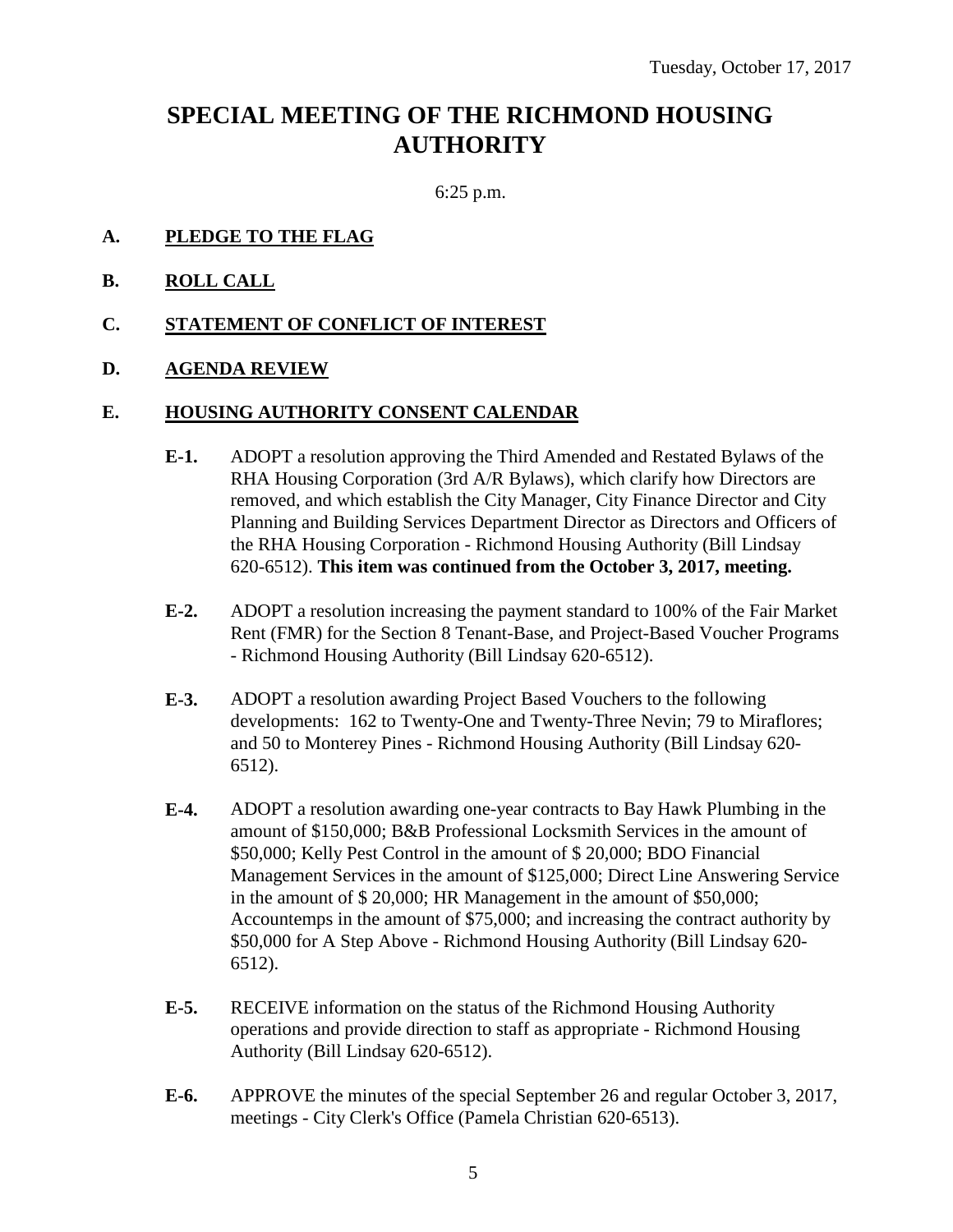## **F. COMMISSION AS A WHOLE**

**F-1.** AUTHORIZE the chair of the Richmond Housing Authority Board of Commissioners to take necessary actions to conduct a hearing in the future, pursuant to Health and Safety Code Section 34318, including issuing subpoenas to witnesses for the production of documents and taking testimony under oath, for the purpose of investigating U.S Department of Housing and Urban Development funding and related issues - Office of the Mayor (Chair Tom Butt 620-6503).

## **G. ADJOURNMENT**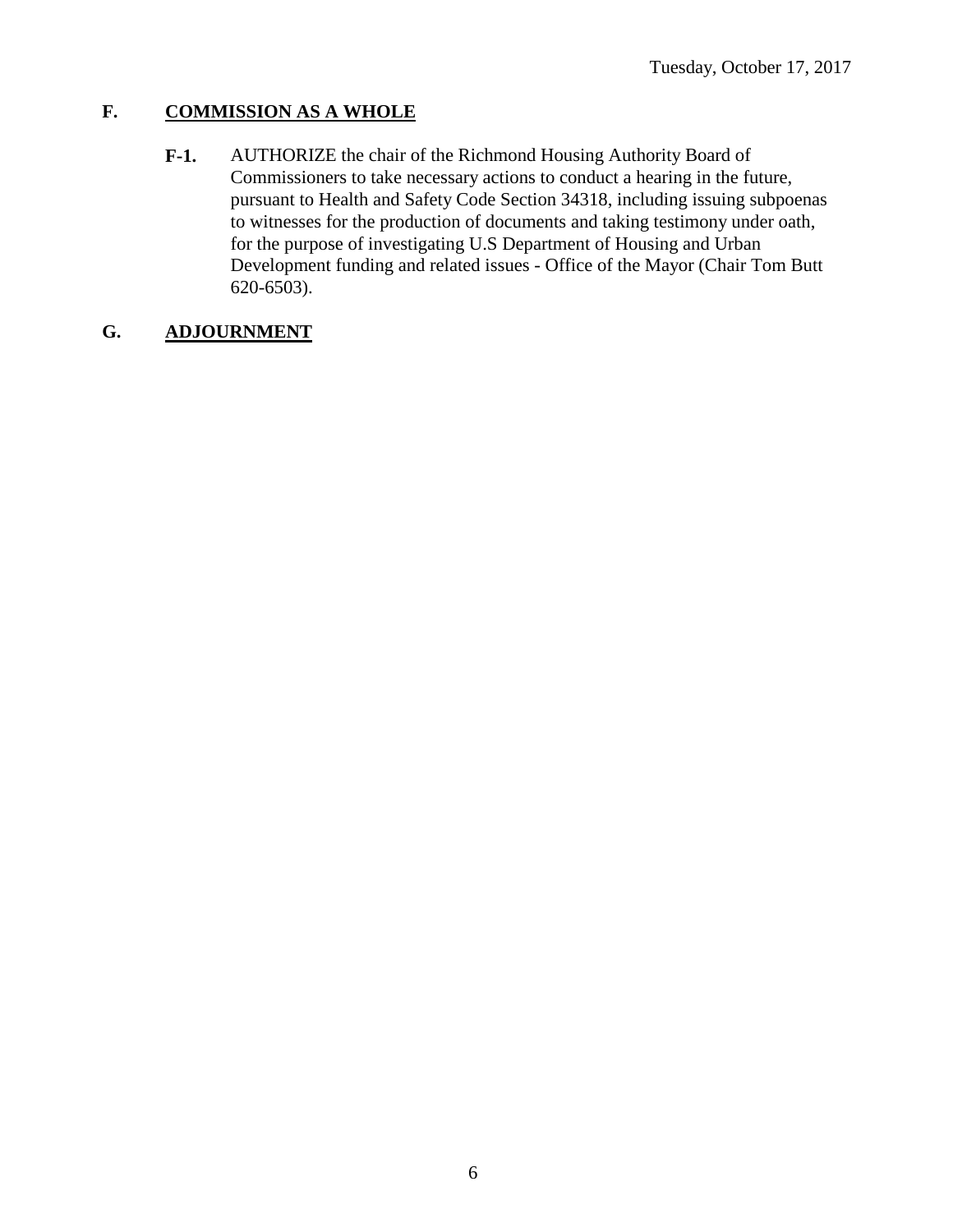## **REGULAR MEETING OF THE RICHMOND CITY COUNCIL**

6:30 p.m.

## **A. ROLL CALL**

- **B. STATEMENT OF CONFLICT OF INTEREST**
- **C. AGENDA REVIEW**

#### **D. REPORT FROM THE CITY ATTORNEY OF FINAL DECISIONS MADE DURING CLOSED SESSION**

## **E. REPORT FROM THE CITY MANAGER**

## **F. OPEN FORUM FOR PUBLIC COMMENT**

## **G. CITY COUNCIL CONSENT CALENDAR**

- **G-1.** PROCLAMATION declaring Saturday October 21, 2017, as Arbor Day in the City of Richmond - Office of the Mayor (Mayor Tom Butt 620-6503).
- **G-2.** APPROVE actions to update the Recreation and Parks Commission; APPOINT Soheila Bana, new appointment, seat #9, filling an unexpired term, with a term expiration date of October 26, 2019 - Office of the Mayor- Mayor Tom Butt (620-6503).
- **G-3.** APPROVE actions to update the Commission on Aging; APPOINT Shirley Gilbert, new appointment, seat #3, term expiration April 28, 2019 - Office of the Mayor (Mayor Tom Butt 620-6503).
- **G-4.** APPROVE actions to update the Workforce Development Board; APPOINT Nicole Jalbert, reappointment, seat #3, term expiration September 22, 2021 - Office of the Mayor (Mayor Tom Butt 620-6503).
- **G-5.** RECEIVE a report on the Richmond Municipal Sewer District for the month of July 2017 - Water Resource Recovery Department (Ryan Smith 620-5486).
- **G-6.** RECEIVE a report on the Richmond Municipal Sewer District for the month of August 2017 - Water Resource Recovery Department (Ryan Smith 620-5486).
- **G-7.** APPROVE a sole-source service agreement with Tyler Technologies to maintain and support the computer-aided dispatch (CAD) and records management systems (RMS) in an amount not to exceed \$308,164, with a term from July 1, 2017, to June 30, 2018 - Police Department (Chief Allwyn Brown 621-1802).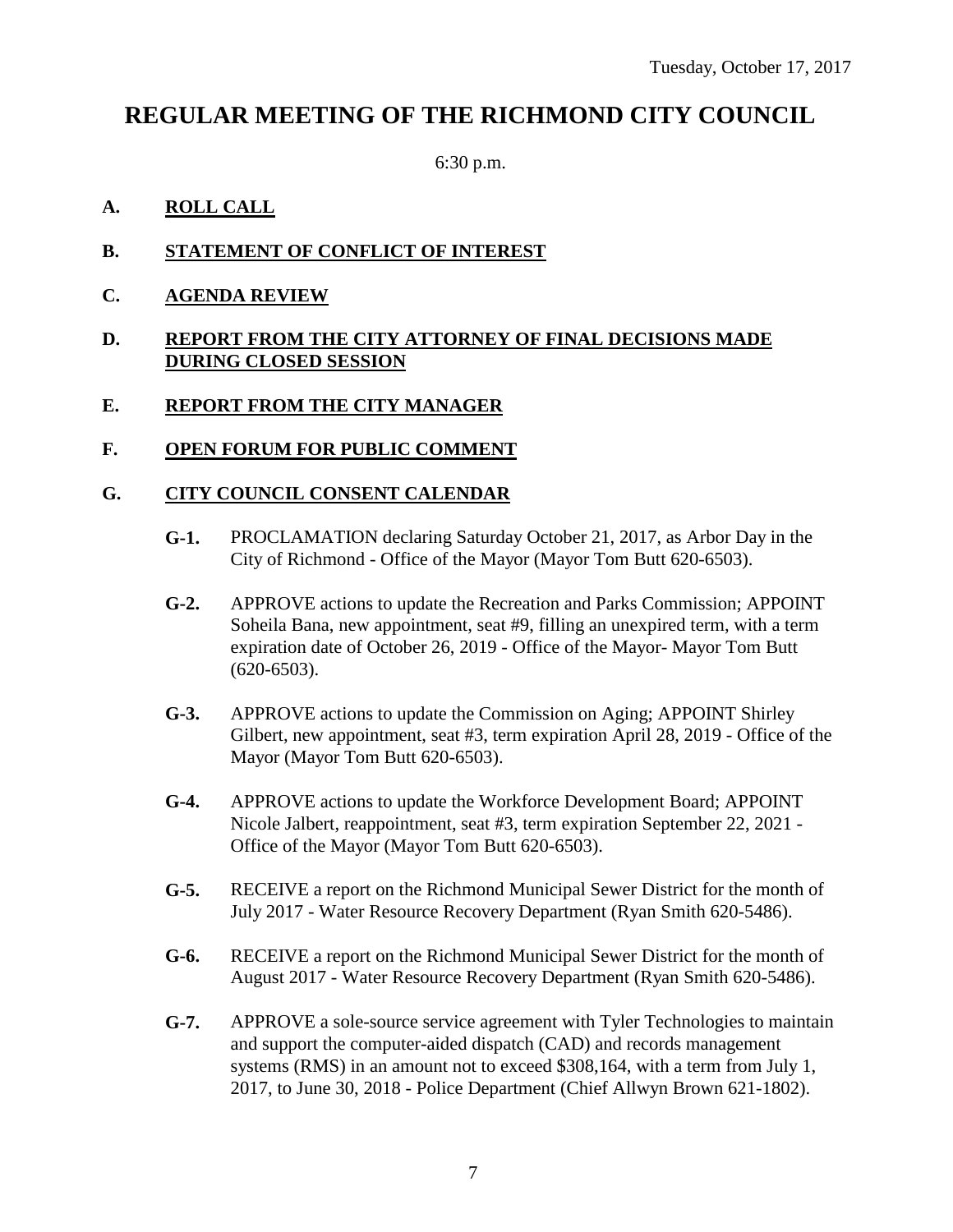- **G-8.** APPROVE a sole-source contract for parts and repair services with Hi-Tech Emergency Vehicle Services in an amount not to exceed \$225,000 for a term extending from Fiscal Year (FY) 2017-2018 through FY 2019-2020 - Department of Infrastructure Maintenance and Operations (Tim Higares 231- 3008).
- **G-9.** APPROVE the purchase of one continuous power rodder truck, Model S660-36- ATO, from Owen Equipment for use by the Wastewater Division, in an amount not to exceed \$330,000 - Department of Infrastructure Maintenance and Operations (Tim Higares 231-3008).
- **G-10.** APPROVE a contract with Applied Landscape Materials, Inc. to install blown-in engineered wood fiber safety surfacing at nineteen park playgrounds in an amount not to exceed \$28,458, and for a term from October 18, 2017, to June 30, 2018 - Department of Infrastructure Maintenance and Operations (Tim Higares 231-3008).
- **G-11.** APPROVE a contract with West Coast Arborists, Inc. to remove twenty-four dead or dying trees at various locations throughout the City in an amount not to exceed \$34,944 and for a term from October 18, 2017, to June 30, 2018 - Department of Infrastructure Maintenance and Operations (Tim Higares 231- 3008).
- **G-12.** APPROVE a two-year contract with Verizon Networkfleet for monthly global positioning system (GPS) tracking and management in an amount not exceed \$100,000, with an option for two one-year extensions, in an amount not to exceed \$50,000 per year - Department of Infrastructure Maintenance and Operations (Tim Higares 231-3008).
- **G-13.** APPROVE a contract with Restoration Management Company to remediate damages suffered from a roof leak in the Auditorium caused during the installation of a cell tower. The amount of the contract is not to exceed \$20,406.23, and will be reimbursed by the party that caused the damage to the Auditorium - Department of Infrastructure Maintenance and Operations (Tim Higares 231-3008).
- **G-14.** INTRODUCE an ordinance (first reading) adding Chapter 2.44 to the Richmond Municipal Code approving use of electronic and paperless filing of Fair Political Practices Commission Campaign Disclosure Statements filed by elected officials, candidates, and committees - City Clerk's Office (Pamela Christian 620-6513).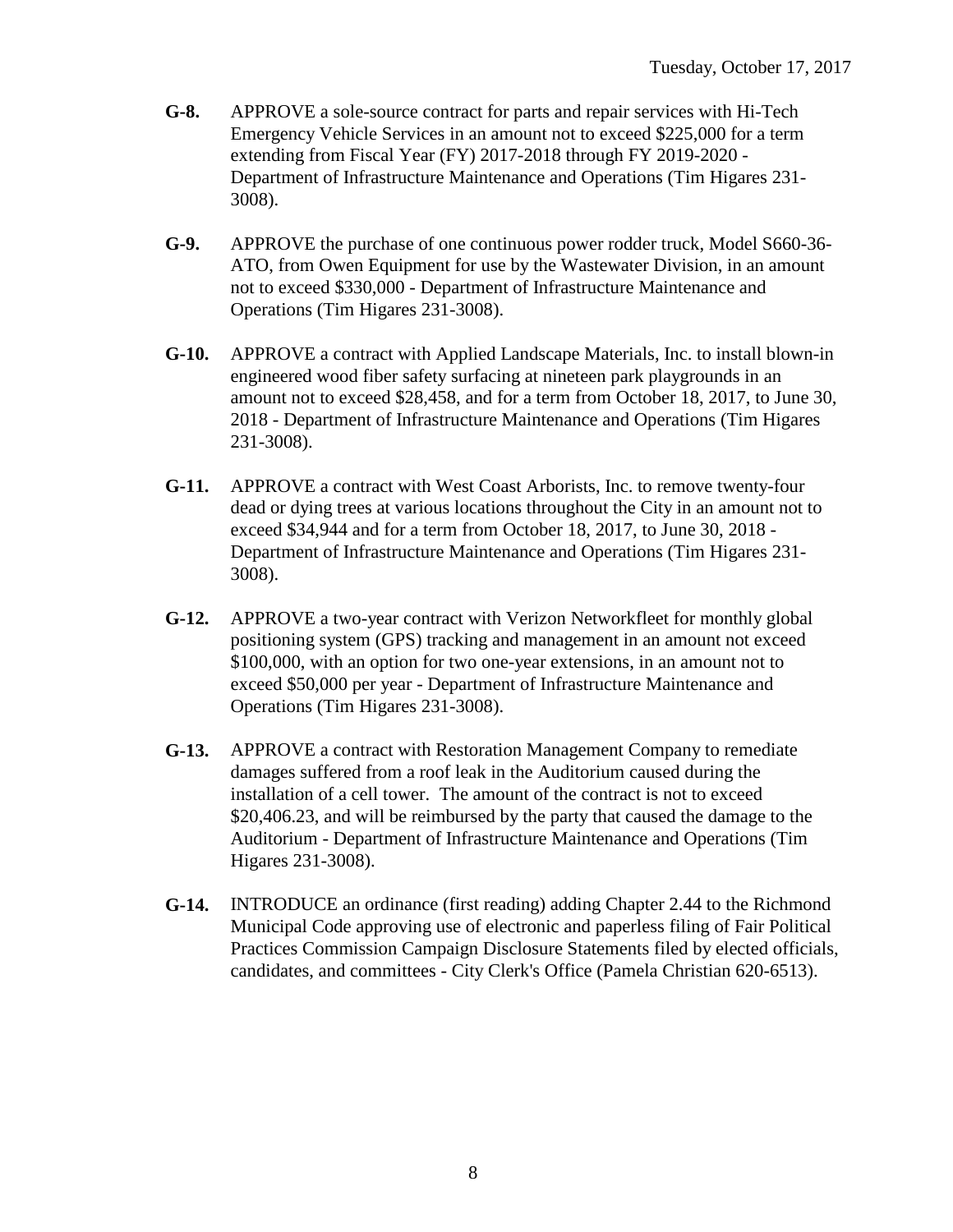- **G-15.** APPROVE the applicant-funded contract amendment with Interwest Consulting Group, Inc. for plan review and technical support services in the Fire Prevention Services Division, increasing the payment limit by \$250,000, to a total contract amount not to exceed \$1,000,000, and extending the term of the contract to June 30, 2019; and APPROPRIATE the funding for the increase in the expenditure and revenue accounts by \$250,000 under the Chevron Inspection Program - Fire Department (Chief Adrian Sheppard 307-8041).
- **G-16.** APPROVE a contract with Aptim Environmental & Infrastructure, Inc. to provide technical assistance in developing emergency support functions as part of the City of Richmond's Emergency Operations Plan in an amount not to exceed \$53,000 - Fire Department (Chief Adrian Sheppard 307-8041).
- **G-17.** RECEIVE the monthly report on Point Molate activities for the month of September 2017 - City Manager's Office (Bill Lindsay/Craig Murray 620-6512)
- **G-18.** APPROVE a two-year contract extension with George Hills Company, Inc. for third party general liability claims administration services for a total amount not to exceed \$292,320, for a five-year contract total of \$719,040, in accordance with prior approved contract terms - Human Resources Management Department (Lisa Stephenson/Kim Greer 620-6605).
- **G-19.** APPROVE a two-year contract extension with Du-All Safety, LLC for safety compliance and loss prevention services for a total amount not to exceed \$317,693, for a five-year contract total of \$760,368, in accordance with prior approved contract terms - Human Resources Management Department (Lisa Stephenson/Kim Greer 620-6605).
- **G-20.** INTRODUCE an ordinance (first reading) establishing the wages, salary, and compensation for the new classification of Hearing Examiner, Rent Program (Salary Range No. 3.1 \$9,024 - \$14,364/month) - Human Resources Management Department (Lisa Stephenson 620-6600).
- **G-21.** INTRODUCE an ordinance (first reading) establishing the wages, salary, and compensation for the new classification of Executive Director, Rent Program (Salary Range No. 3.1: \$9,024-\$14,364/month) - Human Resources Management Department (Lisa Stephenson/Donna Newton 620-6600).
- **G-22.** INTRODUCE an ordinance (first reading) establishing the wages, salary, and compensation for the new classification of Deputy Director, Rent Program (Salary Range No. 2.1 \$8,087 - \$12,873/month) - Human Resources Management Department (Lisa Stephenson/Donna Newton 620-6600).
- **G-23.** ADOPT a resolution amending the City of Richmond's Position Classification Plan to add the new classification of Hearing Examiner, Rent Program - Human Resources Management Department (Lisa Stephenson/Donna Newton 620- 6600).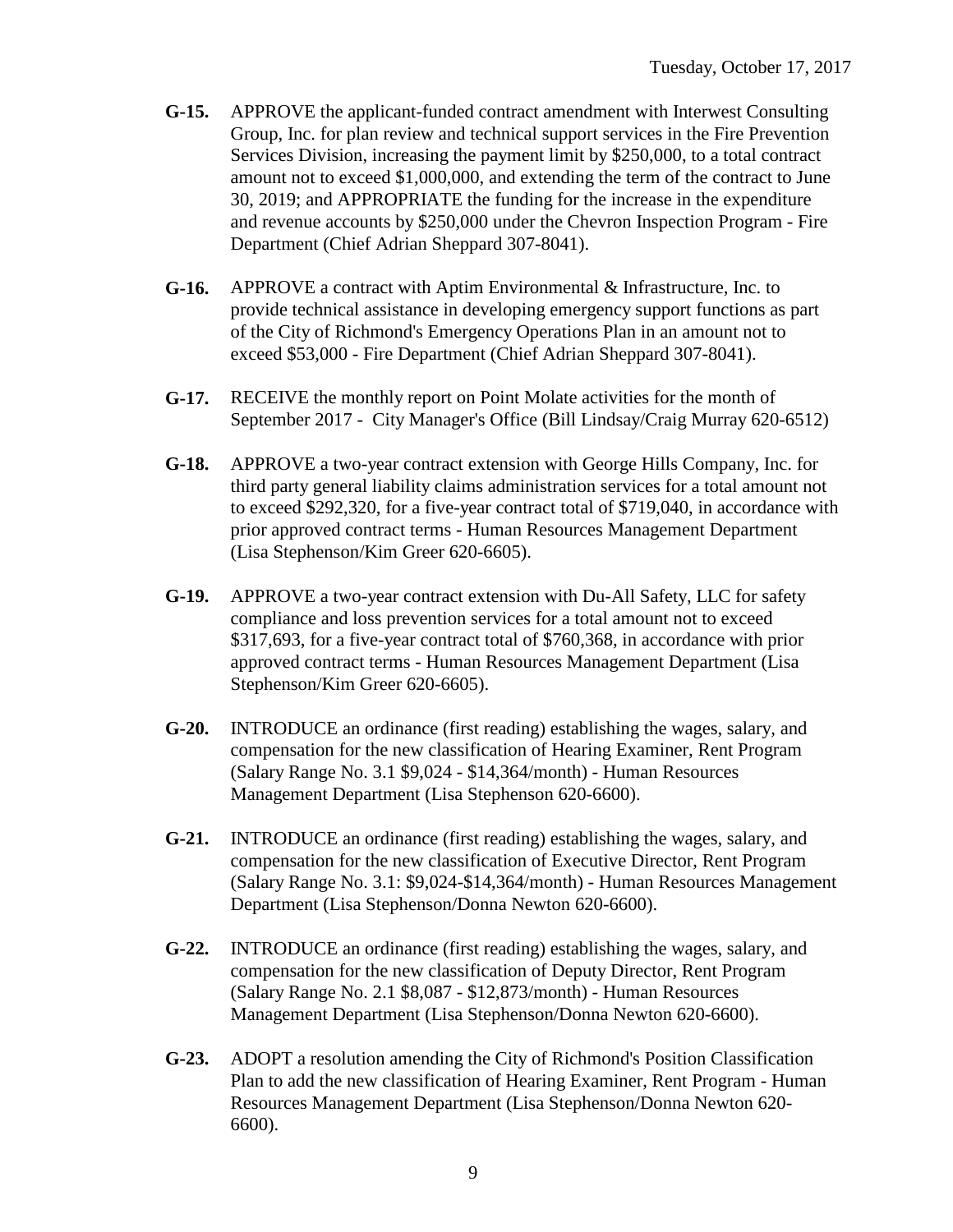- **G-24.** ADOPT a resolution amending the City of Richmond's Position Classification Plan to add the new classification of Executive Director, Rent Program - Human Resources Management Department (Lisa Stephenson/Donna Newton 620- 6600).
- **G-25.** ADOPT a resolution amending the City of Richmond's Position Classification Plan to add the new classification of Deputy Director, Rent Program - Human Resources Management Department - (Lisa Stephenson/Donna Newton 620- 6600).
- **G-26.** ADOPT an ordinance (second reading) establishing the wages, salary, and compensation for the new classification of Office of Neighborhood Safety Program Manager (Salary Range No. 064G: \$7,832 - \$9,520/month) - Human Resources Management Services Department (Lisa Stephenson 620-6600)
- **G-27.** ADOPT a resolution renewing and continuing the local emergency on Rifle Range Road due to landslide damage, which was first adopted by the City Council on March 7, 2017 - Engineering and Capital Improvement Projects Department (Yader Bermudez 774-6300/Tawfic Halaby 621-1612).
- **G-28.** ADOPT a resolution renewing and continuing the local emergency on Via Verdi due to landslide damage, which was first adopted by the City Council on February 28, 2017 - Engineering and Capital Improvement Projects Department (Yader Bermudez 774-6300/Tawfic Halaby 621-1612).
- **G-29.** ADOPT a resolution approving the project list for Senate Bill 1 (SB1) Road Maintenance and Rehabilitation Account funding for Fiscal Year 2017-18, and APPROPRIATE the additional SB1 funding amount of \$123,646 - Engineering and Capital Improvement Projects Department (Yader Bermudez 774- 6300/Tawfic Halaby 621-1612).
- **G-30.** APPROVE a contract with Ghilotti Bros., Inc., for construction of the Greening the Last Mile project at the Richmond Greenway in an amount not to exceed \$410,225 - Engineering and Capital Improvement Projects Department (Yader A. Bermudez 774-6300).
- **G-31.** APPROVE year-end adjustments for the fiscal year ending June 30, 2017, transferring cash from General Fund reserves to funds with negative cash balances - Finance Department (Belinda Warner 620-6740/Markisha Guillory 620-5434).
- **G-32.** APPROVE the minutes of the September 26, 2017, regular meeting of the Richmond City Council - City Clerk's Office (Pamela Christian 620-6513).
- **G-33.** APPROVE the purchase of one 2017 John Deere 444K Wheel Loader from Pape Machinery in an amount not to exceed \$142,000 - Department of Infrastructure Maintenance and Operations (Tim Higares 231-3008).